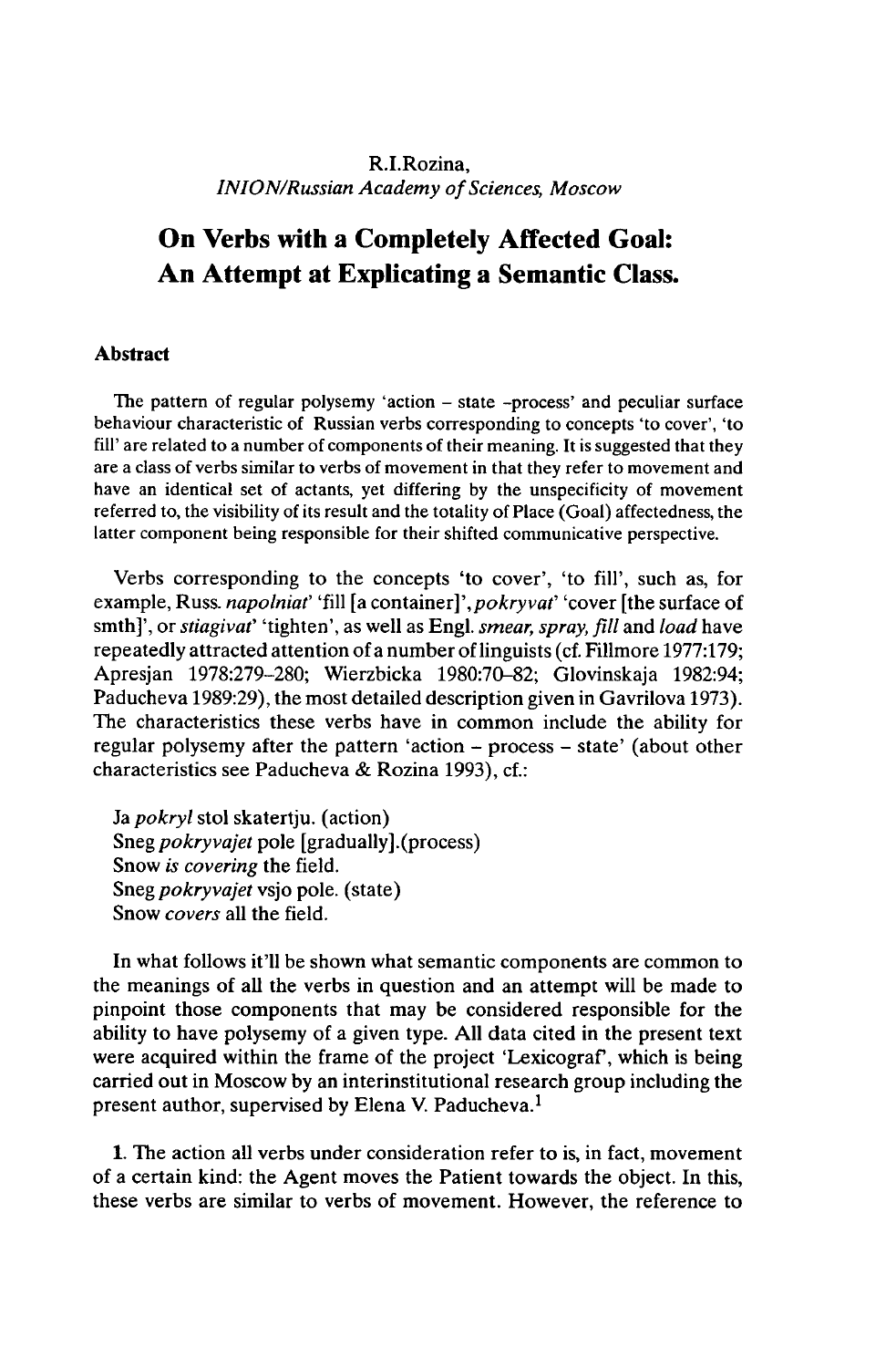movementis mostly not explicit, as in Russ. *pokryvat'* ('cover') and *zakryvaf* ('close'), and therefore the nature of movement implied is not specified.

If specified, the movement of the Patient caused by the Agent is confined to those types of movement that are characteristic of natural substances, e.g. *usypat'* ('stud', 'scatter'), or *zalivaf* ('pour', 'flow'), kinds of movement typical, respectively, for small particles falling down from above and simultaneously spreading on the surface, like snowflakes or sand; and for water and other liquid substances either, too, falling down from above and spreading on the surface, like rain, or just spreading on the surface, like spring waters.

2. The Agent brings the Patient into contact with the Object. The Object is not altered by its contact with the Patientin any relevant way. The influence exerted by the contact upon the Object is presented by verbs of the semantic class under consideration as confined to the Object's surface. As their arguments, these verbs tend to take names of substances that are capable of forming a layer on the surface of the Object without affecting the latter, or present them as such, cf. *pokryt'shkatulku lakom/tolstym sloem laka/ kra•ki* 'to cover the casket with varnish/ with a thick layer of varnish/ paint'; *usypat' pol opilkami* 'to strew the floor with sawdust', *to sprinkle the bread with salt,* etc. Atits maximum, it amounts to pressure (cf. *stianuf* 'to bind', *zatianuf* 'to tighten'); however even then neither the size, nor the form of the Object are changed crucially and irreversibly. If the contact of the substance with the Object alters the latter in some relevant way (e.g. affects its molecular structure, i.e. its shape, colour etc.) or is presented as such, the action causing this contact is described by verbs of other semantic classes, not capable of syntactic transformations typical for the class under consideration, cf. *pokryt' shkatulku kra•ko] - pokrasit' shkatulku* 'to cover the casket with paint-to paint the casket; *to sprinkle the bread with salt-to saltthe soup,* etc.

In fact, the Object of the verbs in question denotes nothing but the point of destination of the Patient, and its semantic role is, therefore, not Object but Place. This is consistent with what has just been said about the Object being not changed relevantly by the action of the Agent: indeed, Place being a peripheral actant is out of the scope of the action (cf. Fillmore 1977).

It should be noted here that the syntactic and the semantic role of this actant clash: normally Place is assigned a peripheral syntactic role, whereas with verbs meaning 'to cover', 'to fill' it acquires a syntactic role of one of the central actants, namely Object.

3. The Agent brings the Patient into contact with ALL <the surface> of Place (ALL Place is in contact with the Patient). Verbs under consideration present the contact of the Patient with the Object as complete. Even when in the real world the Patient is brought into contact with only some part of the Object, the verbs in question see it as the contact with all the Object. This results in the systematic metonymic shift of actants: part is substituted for the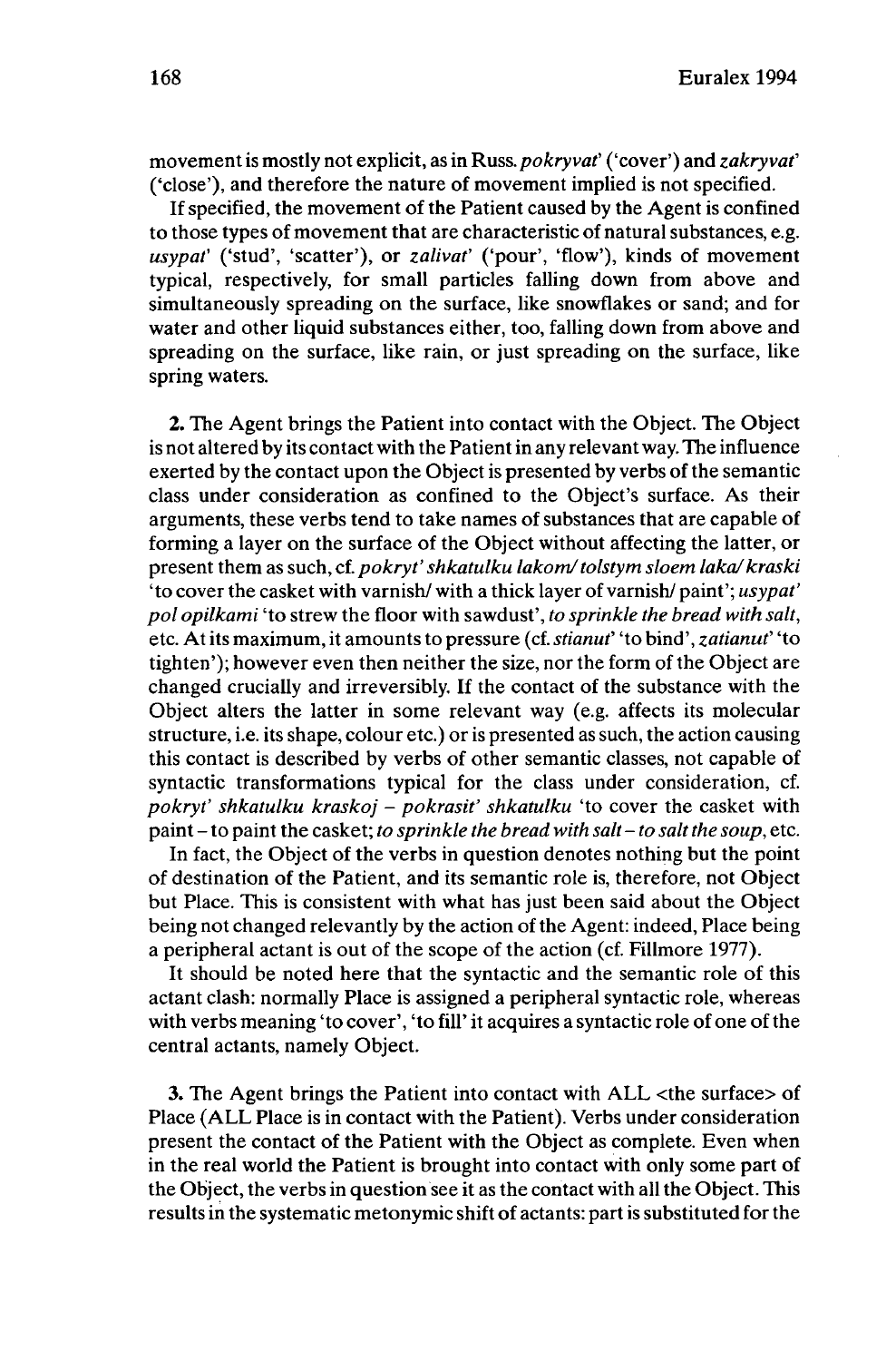whole, and it is the whole that is the argument of the verb in the surface structure as, for example, *palto* 'overcoat' in *zatianut' pal'to pojasom* 'to tighten the overcoat with the belt', or *butylka* 'bottle' in *zatknut' butylku probkoj* 'to cork the bottle', though the contact takes place, in fact, only at the waist or at the opening of the bottle, respectively.

This semantic component is, again, consistent with what was said earlier about the peripheral actant Place being assigned the central role Object and, one might say, explains this phenomenon. According to Fillmore, if in the situation of bringing one physical entity into contact with another the latter is affected in some complete way, its new status is sufficient to include it in the clause's perspective; thus *Ismeared the wall with mud* means 'all the wall is smeared with mud', while *Ismeared mud on the wall* means 'not all the wall is smeared with mud' (Fillmore 1977:79).

4. When the action is completed, the Patient is not eliminated, as for example, in *myt' okna teploj vodoj* 'to wash the windows with warm water' or *stirat' beljo mylom* 'to wash underwear with soap', but stays in its place. What is more, in contrast to *myt'*, *stirat'* and many other verbs referring to actions where bringing the Patient into contact with the Object is just the means to reach some other goal (e.g., to make the Object cleaner), the verbs meaning 'to cover', 'to fill' refer to actions whose very goal is to bring the Patient into contact with the Object/Place.

To sum up, a group of verbs corresponding to concepts 'to cover', 'to fill' are similar to the verbs of movement in the sense that they refer to movement (or at least imply it) and have an identical set of actants. The difference between two groups of verbs is determined by the semantic component 'all' ('The Agent brings the Patient into contact with all the Place). This component causes the change in the surface behaviour of these verbs: the peripheral actant Place acquires the role of the central actant Object.

One might make a very tentative suggestion that verbs implying contact have the component 'degree of Goal affectedness' in their meaning and are capable of expressing its variable values by shifting communicative perspective, as *smear* in Fillmore's example as well as Russ. *namazat'.* With some verbs this component takes a constant value 'complete Goal (Place) affectedness', so that they are unable of shifting the perspective, e.g.

To *cover* the table with the table-cloth. \*To *cover* the table-cloth on the table.

To use Fillmore's terms, such verbs may be called 'verbs with completely affected Goal (Place).'

Now to turn to the pattern of polysemy characteristic of these verbs. First, the pattern 'action - process'. The action referred to by the verbs in question is, as it has been shown, either an unspecified movement or some kind of movement typical of natural substances. The same movement may take place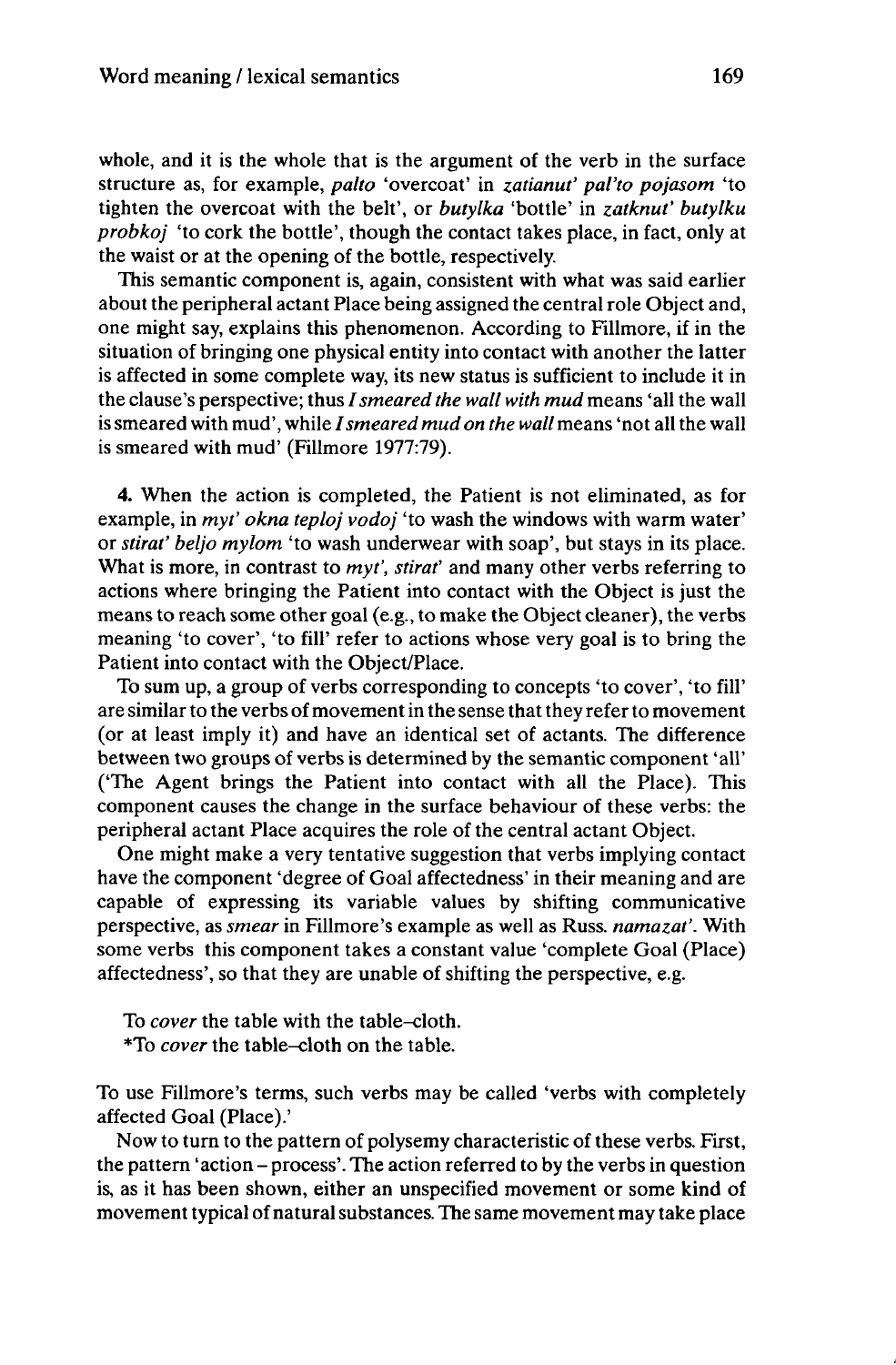without an Agent if the Patient is able of autonomous movement, like sand, water and other natural substances; and the verb takes the meaning of process:

Ja *zalivaju* katok vodoj. [lit.] I *am covering* the skating-rink with water. Voda *zalivajet* lug. [lit.] Water *is covering* the meadow.

If the action is of a more intricate character requiring skills possessed by human beings only, verbs do not acquire the meaning of the process, cf.:

On *obil* mebel barxatom. He *upholstered* the furniture with velvet. \*Barxat *obil* mebel'. •Velvet *upholstered* the furniture.

Now about the pattern 'process – state'. Processes and states are related: processes (limited) result in states, states imply processes. The components of semantic explications of processes and states are the same but differ in communicative status: for processes, the process itself constitutes the assertion, whereas the resulting state is an implication; for states, vice versa. The ability to take the meaning of state by a verb of process seems to depend on two factors. First, the visibility of the resulting state which is due to the fact that the Patient is not eliminated from the Place when the action is completed. Second, the unspecified nature of movement. The process of unspecified movement easily goes to the background to give place to a more definite resulting state. This might be the reason why in Russian which does not possess markers for the Progressive sentences like *Sneg pokryvajetpole* (corresponding out of context both to Engl. *Snow is covering the ground* and *Snow covers the ground)* are not only ambiguous but tend to be interpreted as states.